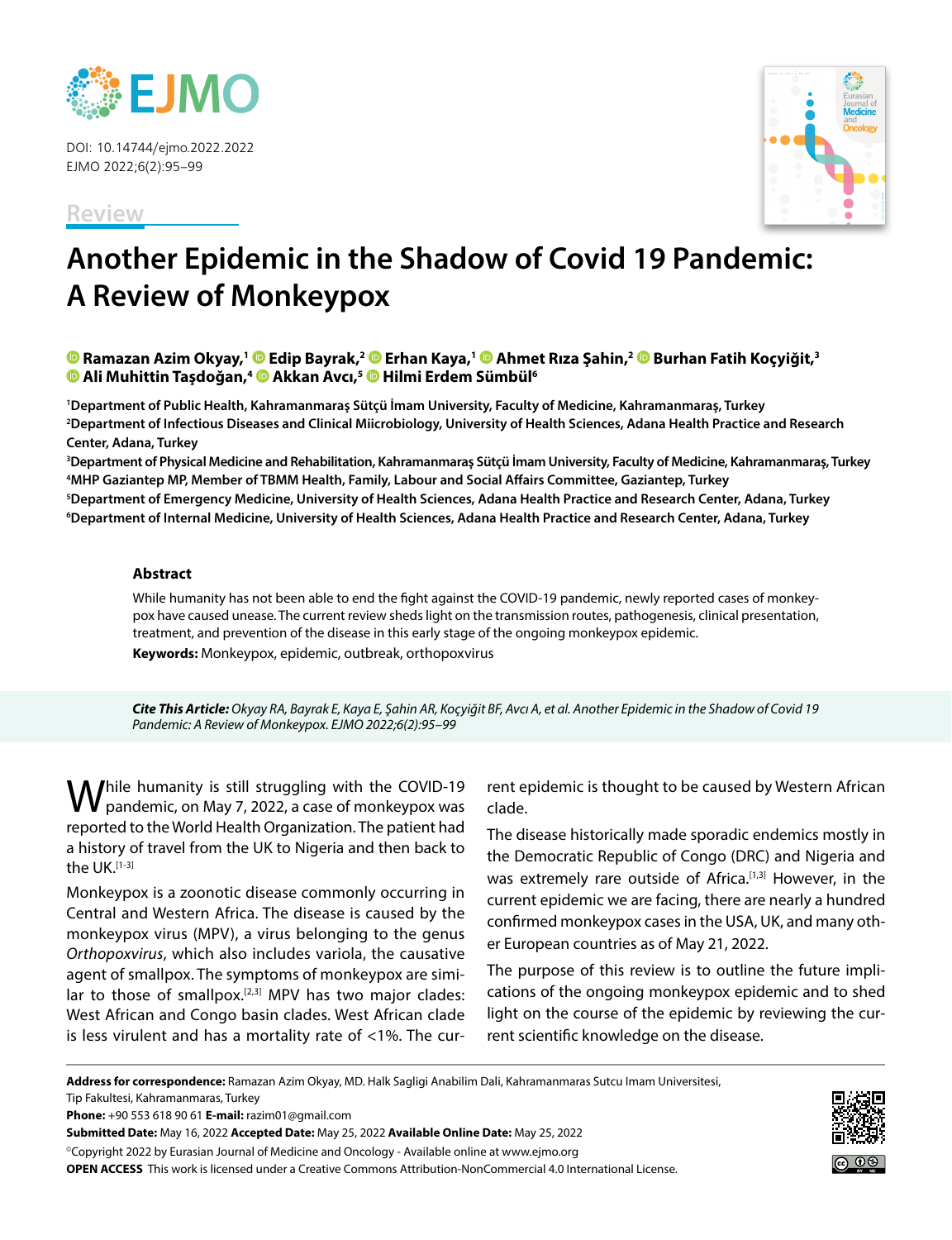#### **Transmission Route and Infectivity**

MPV is known to be transmitted from animals to humans. Animals that mainly harbor the virus include rodents (rats, squirrels, and dormice) and various species of monkeys.

However, a human-to-human transmission that took place both in and out of Africa has also been documented. MPV may be transmitted through direct contact with skin lesions of infected animals or humans, respiratory exposure of droplets from infected humans, or bushmeat.<sup>[4,5]</sup>

In the ongoing epidemic, it is observed that the disease is more common in males who have sex with males.<sup>[5,6]</sup> Although this is not sufficient to categorize monkeypox under sexually transmitted diseases, there is evidence that the disease can be transmitted by close contact.

In a mathematical modeling study, the authors reported the R0 value of monkeypox to be between 1.10 and 2.40 in countries where exposure to *Orthopoxvirus* species is negligible, and this value suggests that an epidemic of monkeypox is imminent in these settings in case of imported human or animal cases.<sup>[4-6]</sup>

#### **Virology**

Monkeypox belongs to the *Orthopoxvirus* genus in the Poxviridae family. It is one of the *Orthopoxvirus* species that infect humans, along with the variola virus, which was exterminated by vaccinations derived from the vaccinia virus. Poxviruses are DNA viruses that contain a joint nucleoprotein antigen with a length of 220–450 nm and a width of 140–260 nm. Virions are large and have a brick-shaped appearance. It is a virus that replicates in the host cytoplasm with its doublestranded DNA with a double-layered cell membrane. Virions contain enzymes, involving the RNA polymerase system, for the primary transcription of structural and viral genes.<sup>[7-9]</sup> Their proteins are found in the M (mulberry) form with 10 nm long protrusions on the surface and less commonly in the C form containing 20–25-nm thick electron-dense capsules. The virus' receptor is yet to be discovered. Nonetheless, after fusing, the half-moon-shaped membrane structures transform into a circular shape, surround the nucleoprotein structures, and create intracellular immature virions.<sup>[7,10]</sup> They become intracellular enveloped virions by synthesizing viral proteins in the Golgi apparatus.<sup>[9,10]</sup> Eventually, they exit the cell as mature virions. The process can be expressed as the fusion of the viral structure, shedding, spreading of viral contents into the cell, and initiation of transcription of early viral proteins.[7-10]

#### **Pathogenesis**

Infection is a race between the replication process and the activation of the host's immunological defenses. The viral characteristics and the level of the host response determine the severity of the disease. The large size and complexity of *Orthopoxviruses* enable the host to easily generate the immune response. Smaller viruses can breach the host's defenses by passing through gaps or rapidly replicating, whereas larger viruses such as *Orthopoxviruses* need a more comprehensive strategy to survive within the host.  $[11-13]$  A set of molecules encoded by virulence genes act as modulators by being directed against components of the host's immune response. These modulatory proteins can be divided into two groups according to their intracellular and extracellular actions. Virotransducer proteins act within the cell, interfering with the cell's response to infection, including oxidative burst and apoptotic pathways. Another group of proteins that acts within the cell is virostealth protein, which reduces the likelihood of detection by the immune system through downregulation of immune recognition molecules such as major histocompatibility complex class I and CD4. Viral proteins, also called viromimic proteins, which act extracellularly, function to modulate the immune response. They can be classified as viroreceptors and virokines. Viroreceptors are secreted or cell surface glycoproteins that bind host cytokines and chemokines competitively, interfering with their actions. Virokines form viral mimics of host cytokines, chemokines, and growth factors, which are effective both in subverting host responses that are detrimental to virus survival and in promoting responses appropriate for viral replication and spread.<sup>[13-15]</sup>

Although the skin rash has been linked to MPVs, it can quickly lead to mortality in susceptible individuals infected with virulent strains that produce an extreme immune response. In addition to the tissue-damaging cytopathic effects of Orthopoxviruses, overproduction of endogenous mediators and soluble cytokines can lead to sepsis and septic shock, as in COVID-19. The viral components produced to control the inflammatory behavior in the host response and the exaggerated immune response of the host can trigger mortality during the disease phase.

#### **Clinical Presentation**

MPV has an incubation period of 4–21 days. Initial symptoms of monkeypox include nonspecific ones such as fever, headache, muscle aches, backache, lymphadenopathy, chills, and exhaustion. Clinical presentation of monkeypox resembles smallpox. Besides that, MPV infection can be distinguished from smallpox with the early enlargement of lymph nodes (maxillary, cervical, and inguinal), usually occurring synchronously with the onset of fever. The enlarged lymph nodes can be 1–4 cm in diameter and may be tender, firm, and painful. Following fever and lymphadenopathy, rashes appear 1–3 days later. Rashes are peripheral and si-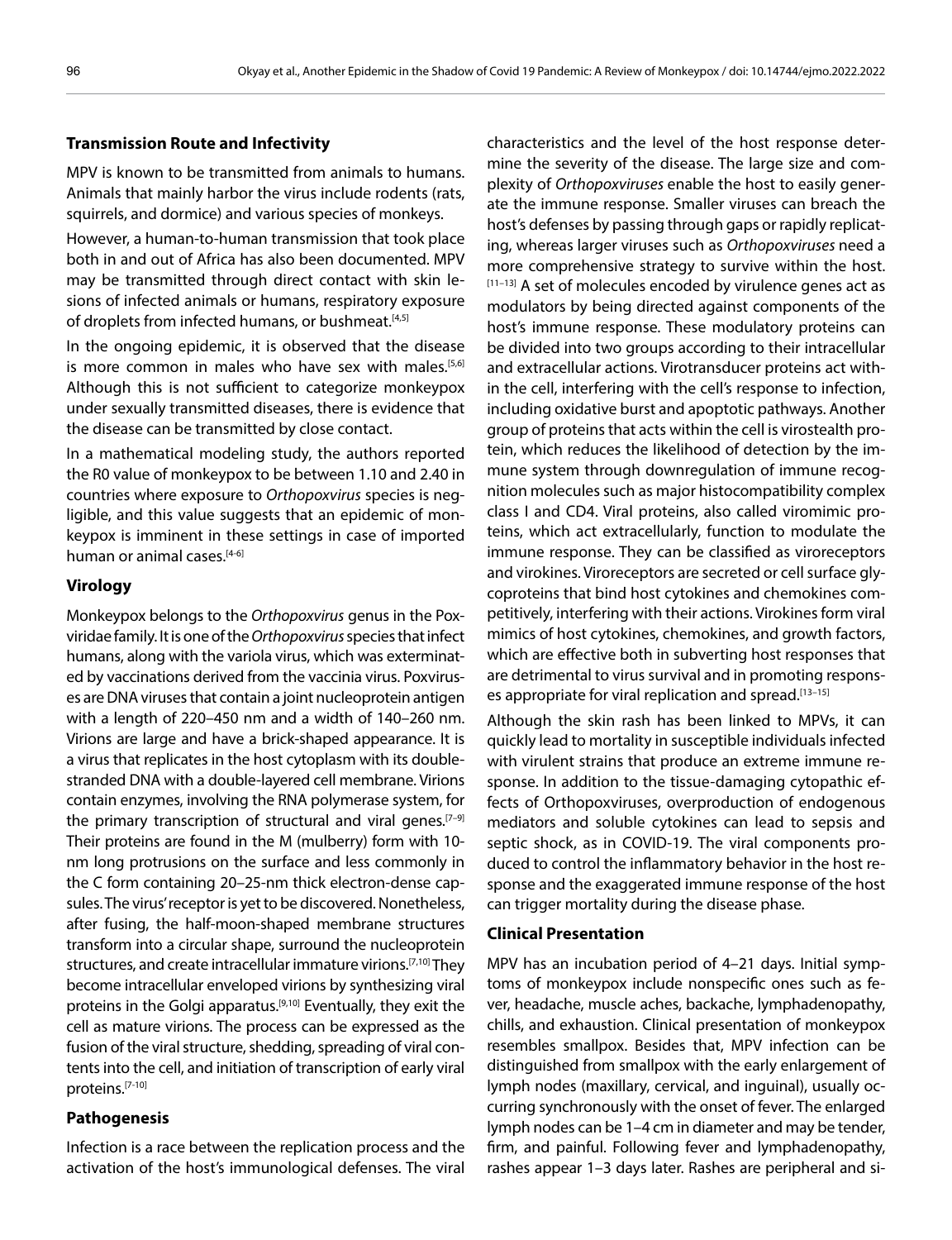multaneous, but they can cover the whole body with the severity of the disease. The disease resolves with the desquamation of rashes 4 weeks after the initial symptoms.<sup>[16,17]</sup> There are several complications that the patients may suffer from. The rashes may occur in the oral cavity which may deteriorate nutrition. Patients are prone to secondary bacterial infections of the skin lesions. Corneal infection may lead to scarring and consequent loss of vision. Bronchopneumonia may be another complication, particularly in patients coinfected with influenza. Also, exaggerated immune responses may result in sepsis and septic shock.<sup>[16-18]</sup>

The diagnosis can be made via immunological methods such as ELISA, polymerase chain reaction, electron microscopy, and phenotypic and clinical presentation of disease in the absence of laboratory confirmation. Though, The specificity of diagnosis on clinical evaluation alone is low.<sup>[18,19]</sup>

#### **Treatment**

Currently, there are no specific treatments for monkeypox disease. However, experience with smallpox suggests that the vaccinia vaccine, cidofovir, tecovirimat, and vaccinia immune globulin (VIG) may have a use in monkeypox treatment.

Although the efficiency of traditional smallpox immunization has been extensively demonstrated when used as a preventive measure, and post-exposure vaccination is part of the WHO eradication strategy, little is known regarding its efficacy when used after MPV exposure. Nevertheless, considering the efficacy of the vaccinia vaccine on MPV, one may think that post-exposure prophylaxis with the vaccinia vaccine may work in preventing in MPV infection as well. Though this has to be confirmed in clinical studies.[20,21]

Tecovirimat was found to have specific efficacy on several *Orthopoxviruses* (variola, vaccinia, cowpox, ectromelia, rabbitpox, and monkeypox).<sup>[21,22]</sup> Although there is no data on the effectiveness of Tecovirimat in human cases of monkeypox, it is shown to be effective in treating Orthopoxvirus-induced disease in animal studies.[20-22]

Since 1996, cidofovir has been used to treat cytomegalovirus (CMV) retinitis in AIDS patients. It is effective against almost all DNA viruses, including herpes, adeno, polyoma, papilloma, and poxviruses. Vaccinia, variola (smallpox), cowpox, monkeypox, camelpox, molluscum contagiosum, and orf have all been shown to be sensitive to the inhibitory effects of cidofovir. Brincidofovir is a lipid conjugation of cidofovir, a nucleotide analog. There is no evidence that Cidofovir and Brincidofovir are effective in treating human instances of monkeypox. In vitro and animal investigations, however, both have demonstrated effectiveness against poxviruses.[22-24]

VIG was previously used to treat individuals who had been exposed to smallpox. Patients who were at high risk of experiencing complications following smallpox immunization were additionally given VIG. As a result, post-exposure VIG treatment may regain importance as a therapeutic technique in systemic Orthopoxvirus infections caused by variola or MPVs.<sup>[23,25]</sup>

#### **Possible Reasons of Re-emergence of Disease**

The reemergence of infectious diseases involves many interrelated factors. Global accessibility continues to increase with international travel and trade. The increase in economic, political, and cultural relations makes human– human and animal–human interactions more evident. These interactions allow for accidental and deliberate sharing of microbial agents. Outbreaks of three monkeypox cases were also reported in the UK between May 25, 2021, and June 15, 2021.<sup>[26,27]</sup> The first case was found to have traveled from Nigeria on May 8, 2021. This statement can be given as an example showing how important the facilitation of global transportation is in the transmission of the disease. Interhuman transmission of the MPV, although limited, causes epidemics, particularly in the home and healthcare settings. But current evidence suggests that without repeated zoonotic introductions, human infections will not eventually emerge. Further spread of animal–human relations poses the risk of transmission from animals to humans.<sup>[26,27]</sup> Therefore, stopping the transmission of viruses from animals to humans can be considered one of the most important steps in the fight against this disease.

It should be kept in mind that the use of the smallpox vaccine may affect the recurrence of the disease. Monkeypox, which was first described in DRC in 1970, is known to have emerged after the cessation of vaccination after the eradication of smallpox. In the following years, after the eradication of smallpox with vaccination, its existence in the same geography with different epidemiological patterns and field results aroused suspicion.<sup>[28]</sup> The termination of the administration of the vaccine may pave the way for the increase of susceptible individuals. Again, failure to provide vaccination to susceptible individuals in geographical settlements where HIV infection is common can be counted among the factors that may cause the disease to reemerge. Reviewing the vaccination program, identifying susceptible individuals, and ensuring vaccination can be of great importance. Although rare cases of monkeypox have been reported outside of African countries, little effort has been made to develop a specific vaccine to eradicate the disease.[2] The reemergence of infectious diseases during an ongoing pandemic is worrying.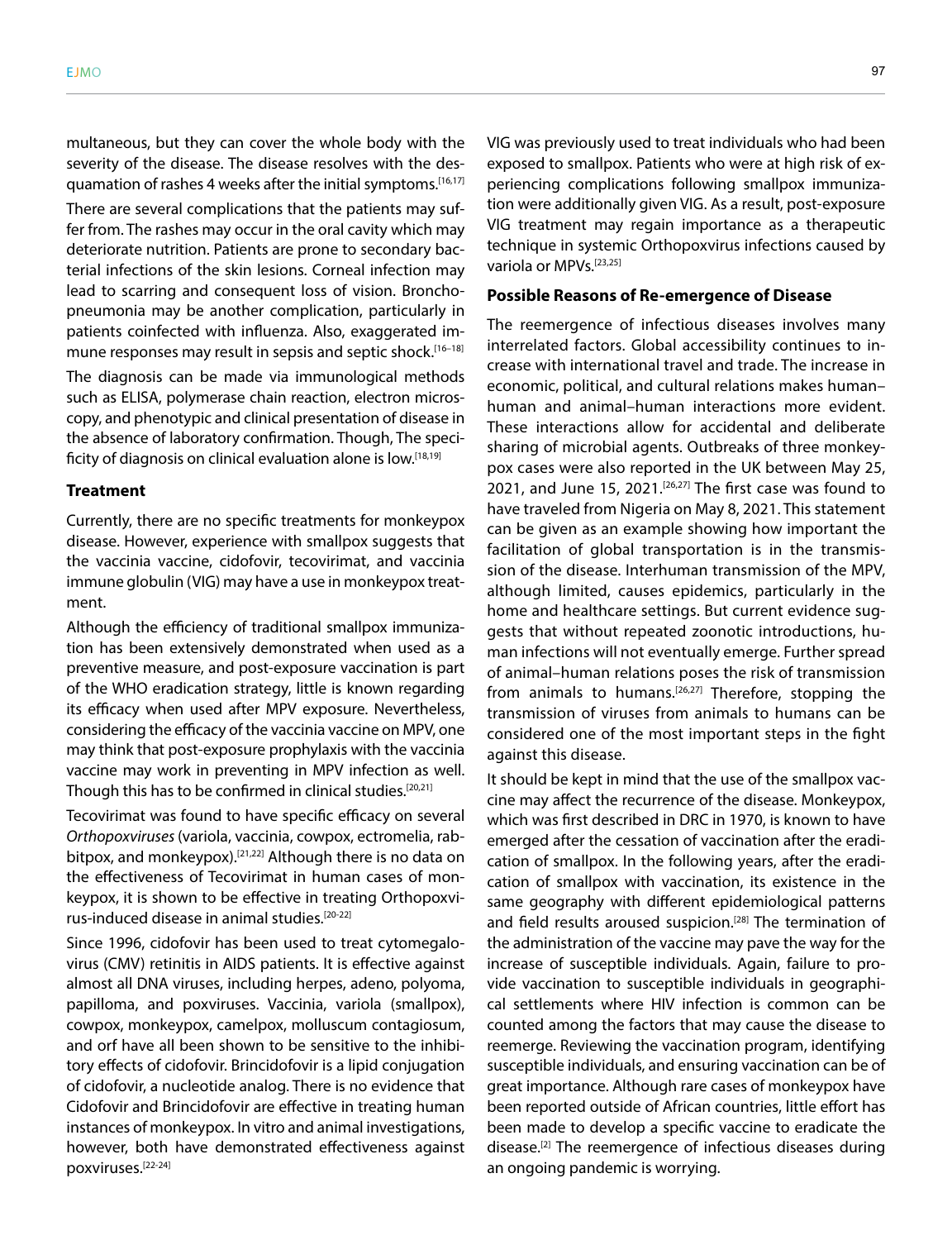The world population is increasing. With the advancement of technology, earlier detection of malignancies, effective treatment opportunities of chronic diseases with the developing pharmaceutical industry, the use of therapeutic and prophylactic drugs used in the prevention of thromboembolic events, and the widespread use of invasive procedures (such as angiography laboratories) contribute to the prolongation of the average life span. The increase in the world population together with the increasing average life expectancy means an increase in the population of sensitive people. The termination of vaccination, the increasing population, the extended life expectancy, and the increase in global relations as a result of easier transportation can be counted among the possibilities that may cause the reemergence of monkeypox disease.

## **Preventive measures**

According to CDC, there are several ways to prevent infection with MPV:

- Avoiding contact with animals that are capable of harboring the virus or any materials that have been in contact with a sick animal.
- Avoiding animals that are sick or dead where the disease is endemic.
- Taking isolation measures for infected patients.
- Washing hands or using alcohol-based hand sanitizers after contact with infected animals or humans.
- Using personal protective equipment such as masks and gloves while caring for the infected.<sup>[29]</sup>

Raising public awareness and educational interventions may also be beneficial in reducing the transmission of the virus.

# **Consideration of Re-use of Vaccinia Vaccination en Masse**

It is reported that the vaccinia vaccine, which is used to eradicate smallpox, is also effective in eradicating monkeypox. As both smallpox and MPV share the same genus, past studies indicated that the vaccinia vaccine may provide approximately 85% protection and reduce disease severity. <sup>[30]</sup> Considering the fast progression of the monkeypox epidemic, we may need to reuse it en masse to protect masses from being infected.

# **Conclusion**

This monkeypox epidemic and the ongoing COVID-19 pandemic have shown that zoonotic diseases are serious threats to humankind. In the increasingly globalizing world, any pathogen emerging from anywhere can be a danger for all countries and all humanity in no time. CO-VID-19 pandemic sadly taught us that awareness and pre-

paredness are two keywords to tackle these dire situations. Governments should adapt and learn to act simultaneously and be swift in implementing control measures without any hesitation.

#### **Disclosures**

**Peer-review:** Externally peer-reviewed.

**Conflict of Interest:** None declared.

**Authorship Contributions:** Concept – R.A.O., A.R.S., A.A., B.F.K.; Design – A.R.S., E.K., B.F.K.; Supervision – R.A.O., B.F.K., E.B.; Materials – R.A.O., A.R.S., A.A., E.B., H.E.S.; Data collection &/or processing – R.A.O., A.A, A.R.S, H.E.S.; Analysis and/or interpretation – A.R.S., H.E.S, A.A., B.F.K.; Literature search – A.R.S., A.A., B.F.K., H.E.S.; Writing – H.E.S.; Critical review – R.A.O., E.B., E.K., A.A., B.F.K., A.R.S., H.E.S.

## **References**

- 1. WHO disease outbreak news. Monkeypox United Kingdom of Great Britain and Northern Ireland. 16 May, 2022. Available at: https://www.who.int/emergencies/disease-outbreaknews/item/2022-DON381. Accessed May 21, 2022.
- 2. Heymann DL, Szczeniowski M, Esteves K. Re-emergence of monkeypox in Africa: a review of the past six years. Br Med Bull 1998;54:693–702. [\[CrossRef\]](https://doi.org/10.1093/oxfordjournals.bmb.a011720)
- 3. Bunge EM, Hoet B, Chen L, Lienert F, Weidenthaler H, Baer LR, et al. The changing epidemiology of human monkeypox-A potential threat? A systematic review. PLoS Negl Trop Dis 2022;16:e0010141[. \[CrossRef\]](https://doi.org/10.1371/journal.pntd.0010141)
- 4. Angelo KM, Petersen BW, Hamer DH, Schwartz E, Brunette G. Monkeypox transmission among international travellers-serious monkey business? J Travel Med 20[19;26:taz002](https://doi.org/10.1093/jtm/taz002).
- 5. WHO disease outbreak news. Monkeypox United Kingdom of Great Britain and Northern Ireland. 18 May, 2022. Available at: https://www.who.int/emergencies/disease-outbreaknews/item/2022-DON383. Accessed May 21, 2022.
- 6. Grant R, Nguyen LL, Breban R. Modelling human-to-human transmission of monkeypox. Bull World Health Organ 2020;98:638–4[0. \[CrossRef\]](https://doi.org/10.2471/BLT.19.242347)
- 7. Damon IK. Poxviruses. Manual of Clinical Microbiology 2006;2:1631–40.
- 8. Nguyen PY, Ajisegiri WS, Costantino V, Chughtai AA, MacIntyre CR. Reemergence of human monkeypox and declining population immunity in the context of urbanization, Nigeria, 2017- 2020. Emerg Infect Dis 2021;27:1007–1[4. \[CrossRef\]](https://doi.org/10.3201/203569)
- 9. Beer EM, Rao VB. A systematic review of the epidemiology of human monkeypox outbreaks and implications for outbreak strategy. PLOS Negl Trop Dis 2019;13:e0007791[. \[CrossRef\]](https://doi.org/10.1371/journal.pntd.0007791)
- 10. Petersen E, Kantele A, Koopmans M, Asogun D, Yinka-Ogunleye A, Ihekweazu C, et al. Human monkeypox: epidemiologic and clinical characteristics, diagnosis, and prevention. Infect Dis Clin North Am 2019;33:1027–4[3. \[CrossRef\]](https://doi.org/10.1016/j.idc.2019.03.001)
- 11. Nalca A, Rimoin AW, Bavari S, Whitehouse CA. Reemergence